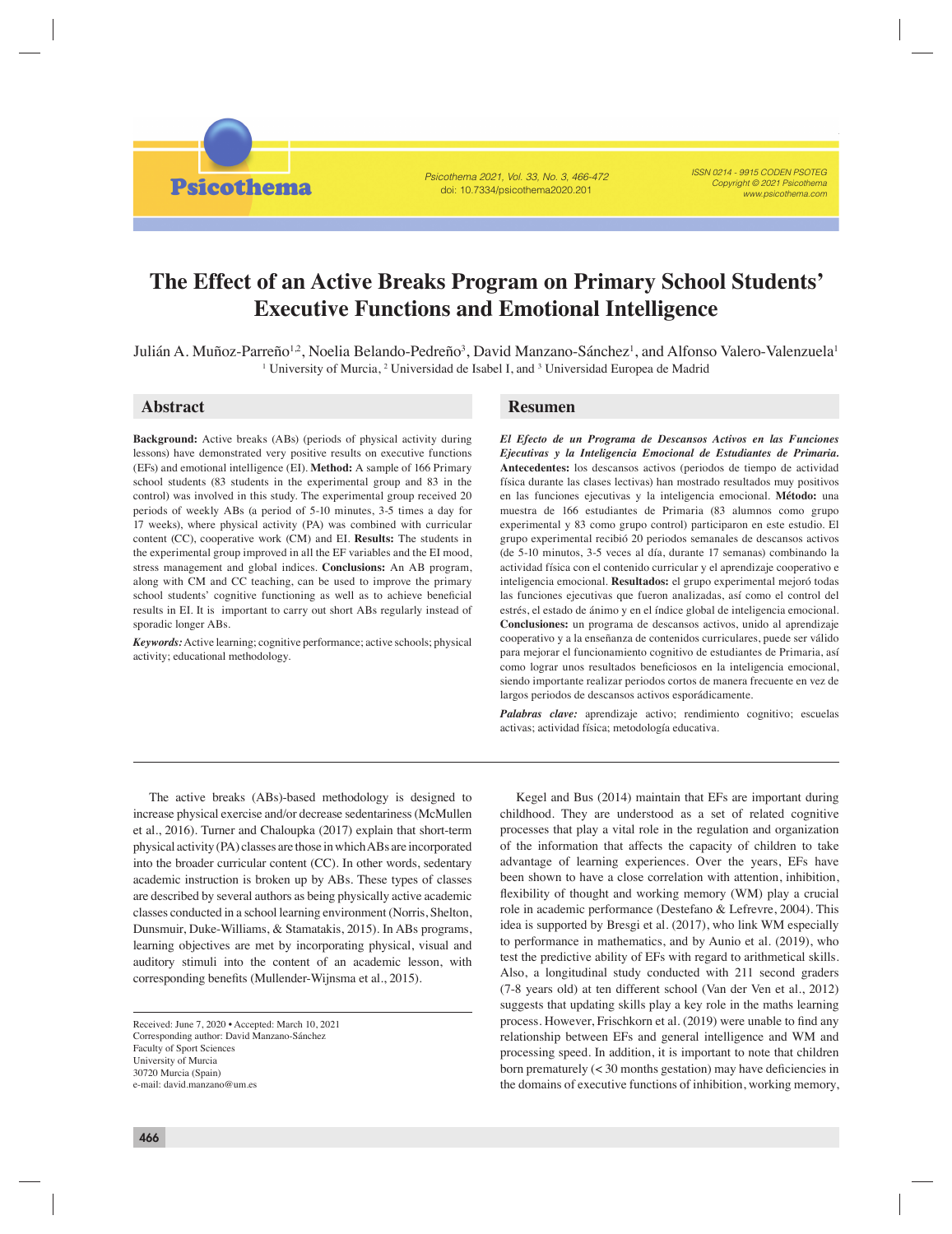switching, verbal fluency and concept generation (Aarnoudse-Moens et al., 2009).

Cognitive development in Primary Education is a fundamental aspect to take into account in the educational field. Thus, the educational process is based on the integral well-being of young students in terms of satisfying their physiological, anatomical, emotional and behavioral needs. It seems that, the child and adolescent stages are sensitive periods in terms of the stimulation of FFEE, being this the main reason for the implementation of methodological proposals such as ABs to favor their development (Chaddock-Heyman et al., 2013; Donnelly et al., 2016; Erickson et al., 2015; Martín-Martínez et al., 2015).

Emotional intelligence (EI) is understood as the capacity of adaptation and interaction of human beings with their environment, which is changing and dynamic, based on their own emotional experience (García-Fernández & Giménez-Mas, 2010). It can reduce anxiety and the frequency of occurrence of negative emotions caused by adverse life events (Fernández-Berrocal & Extremera-Pacheco, 2006). From an early age and in the educational environment, young people can benefit from training in strategies and methods that allow them to improve their self-regulation and to face social−emotional challenges (Kurki et al., 2016). Such training can lead to better social interaction and more social inclusion (Mavroveli & Sánchez-Ruiz, 2011). Finally, there are studies that associate PA with improving both EFs and EI. Specifically, in the study by Zeng et al. (in press), a clear relationship between a lower level of sedentariness, higher levels of PA and EFs was seen amongst primary school students. The same conclusions are reached by Li et al. (in press), where the use of PA with cognitive challenges was linked to a greater development of EFs. As for EI, studies such as Li et al. (2009) confirm that EI is largely predicted by PA, suggesting that more studies should be implemented to determine whether an improvement in the level of PA is indeed linked to higher EI.

Therefore, given the influence and importance of EFs and EI and their link to PA, the aim of this study was to analyse changes in the EFs and EI variables of school children following the ABs intervention. It was hypothesized that the group of school children receiving ABs would see an increase in their cognitive performance in EFs and EI compared with the control group.

### **Methods**

## *Participants*

The research involved 166 primary education students (92 males and 74 females) from 8 classes in 2 primary schools. They were divided into a control group of 83 (47 males and 36 females) and an experimental group of 83 (45 males and 38 females). Both schools had similar socioeconomic characteristics, and they were located in the same town. The participants were aged between 9 and 12 ( $M = 10.9$ ;  $SD = .70$ ; 51.2% fifth grade; 48.8% sixth grade). The centers and classes were selected for accessibility and convenience. None of the children had participated in an AB program previously.

#### *Instruments*

NIH-EXAMINER battery: For the measurement of EFs, the Spanish version A of the NIH-EXAMINER battery was selected

(Kramer et al., 2014), and the tests for the measurement of working memory (WM), inhibition, cognitive flexibility (CF), fluency and planning were used. The test-retest reliabilities ranged from .78 to  $93$ 

Bar-On EQ-i: YVTM: The Youth Version validated into Spanish (Ferrández et al., 2012) aims to assess emotional and social functioning in young people (children and adolescents) aged 7-18, providing a measure or score of their EI and social functioning. A Likert-type questionnaire with four points was used, where (1) corresponds to "never happens to me" and (4) "always happens to me," and which consisted of 60 items grouped into 5 dimensions: the interpersonal, intrapersonal, stress management, adaptability and mood subscale. A total score for EI was derived from the results of both. It was administered in a group setting in the classroom with the help of the tutor. A total of 30 minutes was allocated for its completion. Cronbach's alpha was used to calculate the internal reliability of each element of the questionnaire used in the evaluation of EI (Bar-On EQ-i: YVTM). The pre- and post-test values were .67 and .77 for the interpersonal dimension, .52 and .73 for the intrapersonal dimension, .70 and .77 for stress management, .73 and .78 for adaptability, .78 and .80 for mood, and .87 and .89 for the full scale.

# *Procedure*

A quasi-experimental pre-test/post-test NEG design was used (Cohen et al., 2011). The authorizations required were obtained from the ethics committee of University of Murcia (ID: 2036/2018) and the schools' principals. Informed written consent was obtained from the students and their parents.

With regard to the procedure, the NIH-EXAMINER battery management took place in classrooms that had good lighting, a suitable temperature and the necessary computer support. The Bar-On EQ-i: YVTM and the NIH-EXAMINER battery application were administered on different days. At the end of the test, we proceeded to perform the verbal fluency test, which was recorded for later evaluation. The Bar-On questionnaire was administered in the students' regular classrooms under the supervision of the main researcher and the tutors for each class. All tests were answered individually. The approximate duration for each test was 90- 100 minutes (NIH-EXAMINER) and 30 minutes (Bar-On EQ-i: YVTM).

The four teachers applied the ABs program in the experimental group. For the control group (another four teachers), classes were structured in a classic or conventional way, with no PA. The same academic content was delivered to both groups with respect to educational level; printed materials and didactic programs were identical (Organic Law 8/2013, of December 9, for the Improvement of Educational Quality, LOMCE).

*Intervention program based on ABs.* To guarantee the correct implementation of the program, the main researcher gave prior training (theoretical and practical) to the teachers. Theoretical training and practical training were carried out. The theoretical training consisted of two sessions of approximately 2.5 hours each. The strategies were explained, and the importance of understanding and knowing how to work on EI and EFs was stressed (Kurki et al., 2016). The first training day content comprised the foundations of the program, its basic components (PA, EI and social competence), conceptualization of the Tabata modality as a methodology for the application of PA and the application of social competence through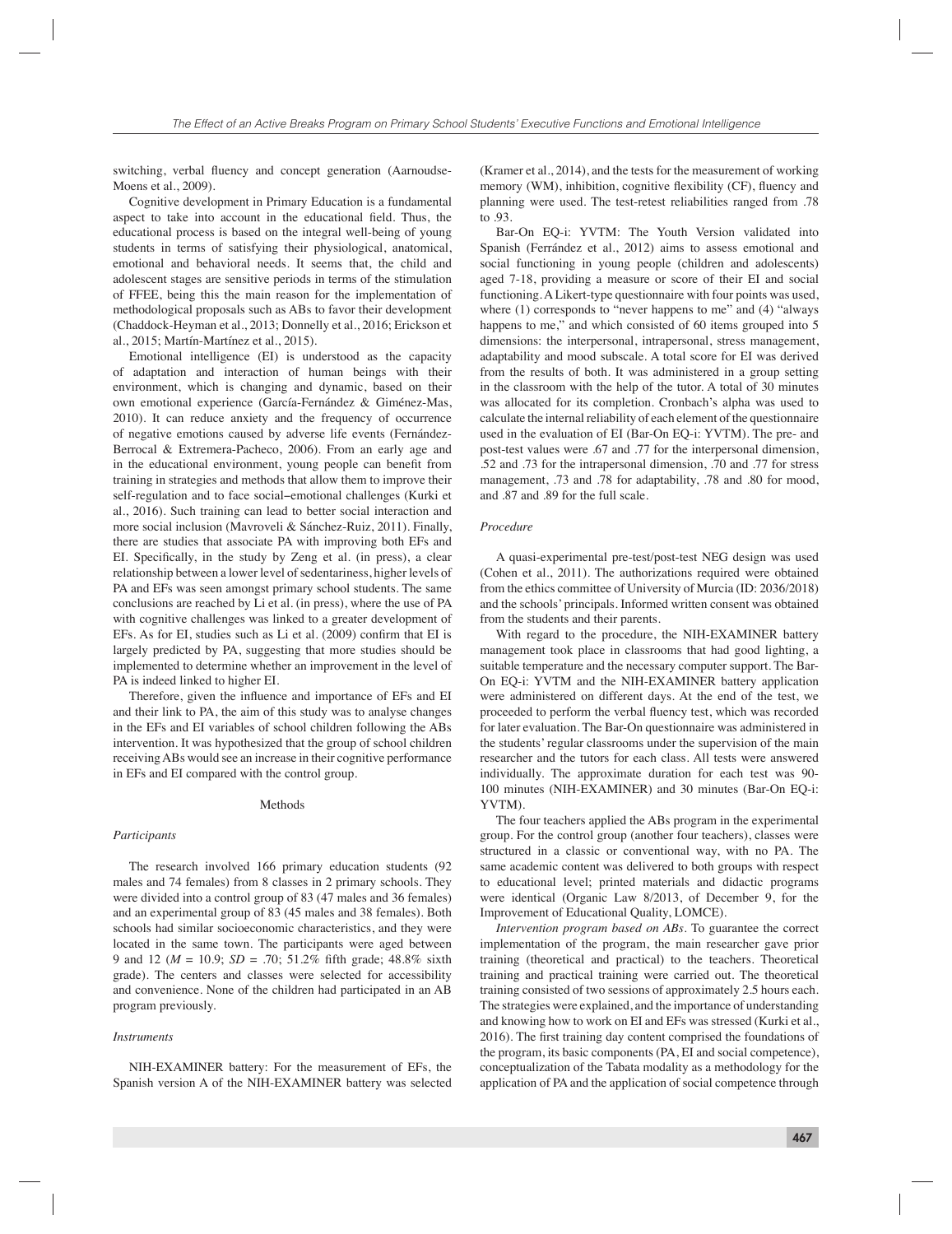the "collective marker" (CM). The second session consisted of a presentation of the INTEMO EI program, the sequencing of content and tasks for the school week, teaching strategies, and examples of exercises (eg, squats, burpees, push-ups and so on). The teachers received a dossier containing details of the sessions. The second session consisted of a presentation of the INTEMO EI program, the sequencing of content and tasks for the school week, teaching strategies, and examples of exercises (eg, squats, burpees, pushups and so on). The teachers received a dossier containing details of the sessions.

The practical training lasted 5 days (from Monday to Friday), during which time the teachers were taught how to introduce the ABs into real situations in their classrooms, how to execute the exercises, how to organize the class and situate the children, how to use the PowerPoint program with the ABs and so on. During this period the main researcher spent an hour per day with each teacher. The sequencing of the training was: first day, high intensity interval training  $(HIIT) + CC$ ; second day,  $EI + PA$ ; third day,  $CM + CC$  in mathematics; and fourth and fifth day, HIIT work in arts education and resolving any doubts from previous sessions.

Once the training period was completed, the pre-tests were conducted, the data were collected, and the intervention plan was put into operation. In the case of the experimental group, the ABs were applied over 82 days across the 17 weeks, with an average of 4 ABs for each of the days. Each class studied mathematics for seven hours per week, language six hours per week, natural sciences three hours per week, social sciences three hours per week and arts education eleven hours per week. The number of AB periods (of 5-10 minutes' duration each) came to approximately 328. A composite methodology of  $PA + EI +$  cooperative learning was used based on the general guidelines proposed by Diamond & Lee  $(2011)$ , and the specific ones proposed by Oslon  $(2014)$  and Tabata et al. (1996) (for the PA), by Ruiz-Aranda et al. (2013) (for EI) and by Fernández-Río (2017) (for the CM). More concrete contents were developed with the intention of achieving the study's objectives.

The intraclass application of the ABs occurred after the class had been running for between 15-20 minutes; this followed the recommendations of Godwin et al. (2016). Each ABs had three options:  $HIT + CC$ ;  $HIT + EI$ ; and  $HIT + CC + CM$ . The  $HIT$ and Tabata modalities of the entire training program had been endorsed previously by various researchers (Olson, 2014; Tabata et al., 1996). Two sessions of  $HIT + CC$ , a  $HIT + EI$  session and a HIIT +  $CC + CM$  session were conducted each day.

The main researcher was responsible for overseeing the implementation of the programme on an ongoing basis. To this end, the execution of the ABs in each class of the experimental group was observed every week, providing feedback to the teachers on the implementation of these periods of PA.

*Commitment to implementation*. With the intention of controlling the implementation of the intervention, classes of both groups were recorded on video at different times throughout the 17 weeks. The camera was placed in the classroom for six sessions prior to the start of the study to familiarize students with its presence and to prevent non-spontaneous behavior. Teachers' behaviours were evaluated using an observation instrument (check-list) consisting of a number of categories.

Three people participated in the observational analysis (men between 41 and 51 years of age, physical exercise and sports science graduates with experience in HIIT training and working with children). To establish reliability, the total number of agreements (TA) was divided by the agreements plus the disagreements (D):  $(AT = TA/A + D)$  (García-López et al., 2012). The agreements reached among the observers for each of the categories were as follows: class interruption (100%), movement of children within class (100%), CC work together with HIIT (100%), inclusion of IE work throughout the session (98.9%), development of emotional content with movement (100%), fostering social interaction (100%) and integrating CM techniques with PA (97.9%).

#### *Data analysis*

Firstly, descriptive statistical tests were used (means, standard deviation, kurtosis and asymmetry) (Table 1) and the scores' normal distribution was verified using the Kolmogorov-Smirnov test ( $p >$ .05). Secondly, the initial homogeneity amongst the groups was assessed using a multivariate analysis of variance (MANOVA).

Subsequently, to assess the impact of the program and the effectiveness of the intervention, in addition to controlling for initial differences in dependent variables that were revealed to be significant, a multivariate analysis of covariance (MANCOVA) was carried out. For this, the independent variable group consisting of two levels (control and experimental group) was taken as a factor. The dependent variables (EFs and EI) represented the values of the post-test variables. The scores obtained for the dependent variables were used as covariables in the pre-test. The magnitude of change in each group was obtained by calculating the effect size using the Eta squared coefficient  $(\eta^2)$ . Cohen (1988) indicates that, depending on the results obtained, the effect size may be small (*η<sup>2</sup>*  $= .01$ ), medium ( $\eta^2 = .06$ ) or large ( $\eta^2 = .14$ ).

A MANCOVA was conducted to compare the post-test scores of the groups, as "covariance analyses with the post-test scores (post-test MANCOVA with pre-test as covariate)," allowing the impact of the program to be verified (Garaigordobil  $&$  Martínez-Valderrey, 2014; Merino-Barrero et al., 2019). Finally, with the intention of checking the differences in the variables EFs and EI between the pre- and post-test for each group, Student's t-test was applied for related measures. Likewise, the Wilcoxon test was performed for related samples as a non-parametric procedure, obtaining very similar results at the level of statistical significance. All the above analyses were carried out with the statistical package SPSS version 25 for Windows.

# Results

#### *Preliminary Analysis*

The MANOVA carried out in the pre-test was initially carried out to check the homogeneity of the groups (Table 1). Multivariate normality was verified using the Box statistic, resulting in a significance of .550 ( $p > .05$ ;  $F = .974$ ), indicating that the assumption of equality of the covariance matrices was fulfilled. The null hypothesis was thus rejected. Homogeneity was verified with Levene's test  $(p > .05)$ , with non-significant results except in the variables N-back (NB1) (WM) and stress management (EI).

Multivariate analysis of variance Wilks' Lambda ( $\Lambda = .81$ ,  $F_{(13,152)} = 2.82, p = .001$ ) indicated significant differences between the groups (control and experimental) by combining the independent variables. Specifically, statistically significant differences  $(p < .05)$ were found at the multivariate level for the independent variables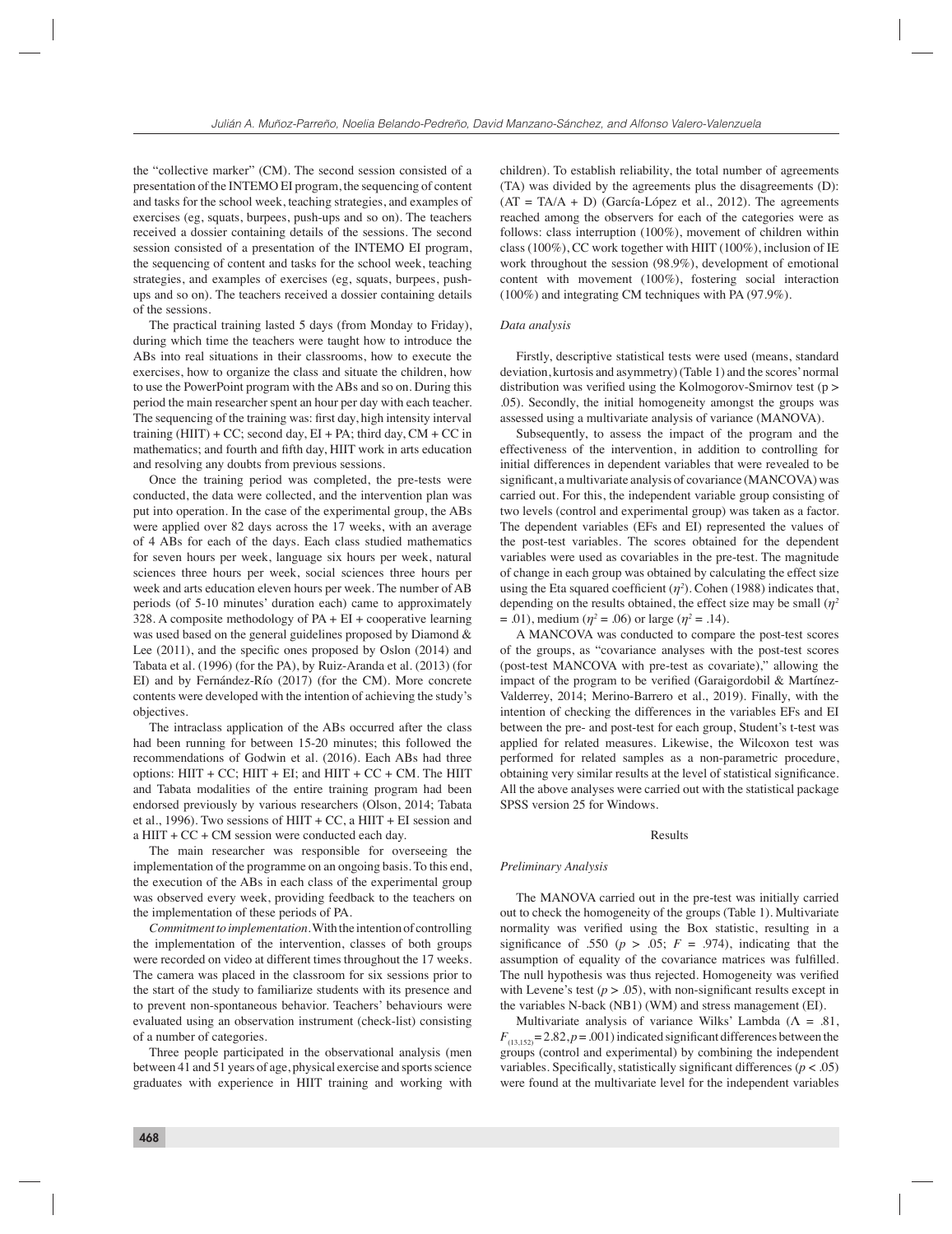Shift (CF), with higher values in the experimental group, and in the variables Animals and Vegetables (fluency) and Interpersonal (EI), with higher values in the control group (Table 1). These initial differences in the control and experimental groups could be attributed to the fact that the groups were legally established according to educational regulations, with no possibility of randomization in the sample.

# *Effects of the Intervention*

Subsequently, to analyse the effects of the intervention on each group, a MANCOVA was carried out on the FE and EI variables by including all pre-test measures as covariates (Table 1). Analysis of the post-test data reflected statistically significant differences at the multivariate level for the research group variable, with higher values for the experimental group (Wilks' $\Lambda = .71$ ,  $F_{(13,139)}$ )  $= 4.37, p < .001$ ). An examination of the independent results for each dependent variable revealed that significant differences were produced in favor of the experimental group in all the variables used for the evaluation of EFs, except the continuous performance test (inhibition) ( $p = .96$ ). With respect to EI, no significant differences  $(p > .05)$  were observed in any of the variables studied. Specifically, the post-test ANOVAs showed statistically significant differences with higher values for the experimental group in NB1 (WM)  $(F_{(1, 151)} = 5.85, p < .02; \eta^2 = .04)$ , Flanker (inhibition)  $(F_{(1, 151)}$  $= 11.26, p < .00; \eta^2 = .07$ , Shift (CF)  $(F_{(1, 151)} = 11.95, p < .001; \eta^2 = .07$ .07), Planning  $(F_{(1, 151)} = 10.96, p < .00; \eta^2 = .07)$ , Animals (fluency)  $(F(\mathcal{F}_{1, 151)} = 21.24, p < .001; \eta^2 = .12)$  and Vegetables (fluency)  $(F_{(1, 151)} = 21.24, p < .001; \eta^2 = .12)$  $_{151}$  = 13.08, *p* < .001;  $\eta^2$  = .08). The other EF and EI variables did not present any statistical significance  $(p > .05)$ .

With regard to the comparison of the scores of each group between pre- and post-test, Student's t-test for related samples showed significant results in the experimental group with respect

to the variables NB1 (WM) ( $t = -6.14$ ,  $p = .001$ ), Flanker ( $t = -6.96$ ,  $p = .00$ ), Shift (CF) (t = -9.83,  $p = .00$ ), Planning (t = -6.92,  $p = .00$ ), Dot counting (  $t = -6.39$ ,  $p = .00$ ), Fluency (animals) ( $t = -8.86$ ,  $p = 0$  $= .00$ ), Fluency (vegetables) (t = -5.37, p = .00), Mood (t = -2.33,  $p = .02$ ), Stress Management (t = -4.25,  $p = .00$ ) and total score in EI (t =  $-2.60$ ,  $p = .01$ ). In the control group there were significant differences in NB1 (WM) ( $t = -3.33$ ,  $p = .00$ ), Flanker (inhibition)  $(t = -2.93, p = .00)$ , Shift (cognitive flexibility)  $(t = -5.43, p = .00)$ and Planning ( $t = -2.99$ ,  $p = .00$ ). No significant differences were observed in the other variables  $(p > .05)$ .

### Discussion

The aim of this study was to analyse the influence of an ABs program on primary school students, and in particular its effect on EFs and EI. This program was based on a combination of PA, CC, cooperative work and EI.

Firstly, an improvement in the WM performance of the group of students receiving ABs was confirmed. This contrasted with the findings of Greeff et al. (2016), though the our study involved much longer (but less frequent) ABs (three breaks of 20-30 minutes three times a week).

In terms of inhibition capacity, there were positive effects in only one of the two tests (Flanker) for both groups over time; they were significantly greater in the experimental group. These results are in line with Layne et al. (2020) study, whose AB program for primary school students led to improvements in reaction time and inhibitory control, and the work of Cappelli et al. (2019). Ludyga et al. (2018) delivered an ABs program to adolescents where they too found a significant improvement in inhibition capacity.

Although significant differences were observed in CF and planning in favor of the experimental group in the post-test, it should be pointed out that there were also differences in the pre-test, and

| Table                                                                                                                                                         |
|---------------------------------------------------------------------------------------------------------------------------------------------------------------|
| Means and Standard Deviations of the Pre-Test and Post-Test Measures in the Experimental and Control Groups and Results of the Pre-Test MANOVAS and Post-Test |
| <b>MANCOVAS</b>                                                                                                                                               |

|                   | Pre-test            |           |         |        |         |           |         |        |                     | Post-test    |         |        |                |           |         |         |      | <b>Manova Pre-test</b> |                  |       | <b>Mancova Post-test</b> |          |  |
|-------------------|---------------------|-----------|---------|--------|---------|-----------|---------|--------|---------------------|--------------|---------|--------|----------------|-----------|---------|---------|------|------------------------|------------------|-------|--------------------------|----------|--|
|                   | <b>Experimental</b> |           |         |        | Control |           |         |        | <b>Experimental</b> |              |         |        | <b>Control</b> |           |         |         |      |                        |                  |       |                          |          |  |
|                   | M                   | <b>SD</b> | A       | K      | M       | <b>SD</b> | A       | K      | M                   | <b>SD</b>    | A       | K      | M              | <b>SD</b> | A       | K       | F    | p                      | $\eta^2$         | F     | p                        | $\eta^2$ |  |
| NB1               | 1.40                | .84       | .16     | $-.73$ | 1.38    | .67       | $-28$   | $-.66$ | 1.98                | .80          | .14     | $-.67$ | 1.71           | .81       | $-.02$  | $-.50$  | .03  | .85                    | .00              | 7.27  | $.01^{\circ}$            | .05      |  |
| Flanker           | 8.58                | .78       | $-1.12$ | 1.46   | 8.42    | .73       | $-57$   | .13    | 9.04                | .61          | $-1.02$ | .99    | 8.64           | .78       | $-1.07$ | .98     | 1.87 | .17                    | .01              | 11.26 | $.00^{**}$               | .07      |  |
| Shift             | 7.15                | .80       | $-.26$  | $-.30$ | 6.85    | .90       | $-.30$  | $-.09$ | 7.83                | .77          | $-27$   | .34    | 7.29           | .96       | $-.64$  | .52     | 5.34 | $.02^*$                | .03              | 11.95 | $.00**$                  | .07      |  |
| <b>CPT</b>        | 3.41                | 2.27      | .59     | $-.13$ | 3.42    | 1.96      | .45     | $-.26$ | 3.17                | 2.23         | .61     | $-47$  | 3.33           | 2.27      | .70     | $-.07$  | .00  | .97                    | .00              | .00   | .96                      | .00      |  |
| Planning          | 105.68 34.69        |           | $-26$   | $-.56$ | 95.59   | 32.54     | $-47$   | .00    |                     | 133.41 27.70 | $-.73$  | $-29$  | 108.62 40.85   |           | $-.77$  | $-.12$  | 3.74 | .05                    | .02              | 10.96 | $.00^{**}$               | .07      |  |
| Dot counting      | 16.54 5.18          |           | $-.05$  | $-42$  | 17.40   | 6.01      | $-61$   | $-.24$ | 19.94               | 4.59         | $-.52$  | $-42$  | 18.40          | 4.99      | $-35$   | $-.19$  | .96  | .33                    | .01              | 5.85  | .02                      | .04      |  |
| Animals           | 12.06               | 4.17      | .19     | $-.31$ | 13.66   | 5.04      | .67     | $-.00$ | 15.87               | 4.75         | $-.05$  | $-52$  | 13.78          | 5.51      | .86     | .87     | 4.98 | $.03*$                 | .03              | 21.24 | $.00**$                  | .12      |  |
| Vegetables        | 5.06                | 2.48      | .25     | $-22$  | 6.23    | 2.78      | .29     | $-.15$ | 6.27                | 2.61         | .67     | 1.27   | 5.75           | 2.88      | .71     | .72     | 8.17 | $.00**$                | .05              | 13.08 | $.00^{**}$               | .08      |  |
| Mood              | 3.46                | .35       | $-.94$  | 1.06   | 3.46    | .41       | $-1.12$ | 1.27   | 3.56                | .32          | $-1.15$ | 1.92   | 3.49           | .41       | $-1.46$ | 2.70    | .01  | .93                    | .00              | 1.19  | .28                      | .01      |  |
| Adaptability      | 2.95                | .43       | $-.16$  | $-.49$ | 2.98    | .46       | $-45$   | $-.18$ | 2.94                | .47          | .08     | $-34$  | 3.00           | <b>A7</b> | $-.06$  | $-.54$  | .11  | .74                    | .00 <sub>0</sub> | .27   | .61                      | .00      |  |
| Stress management | 2.71                | .39       | $-.40$  | $-.28$ | 2.81    | .53       | $-42$   | $-33$  | 2.93                | .40          | $-22$   | $-.10$ | 2.86           | .58       | $-.58$  | $-07$   | 2.11 | .15                    | .01              | 2.68  | .10                      | .02      |  |
| Interpersonal     | 3.02                | .46       | .03     | $-.36$ | 3.17    | .45       | $-.30$  | $-.25$ | 3.10                | .51          | .26     | $-07$  | 3.10           | .52       | $-.01$  | $-0.44$ | 4.66 | $.03*$                 | .03              | 1.79  | .18                      | .01      |  |
| Intrapersonal     | 2.59                | .48       | .17     | $-.27$ | 2.49    | .55       | $-26$   | .02    | 2.69                | .62          | $-.30$  | $-.55$ | 2.43           | .66       | $-07$   | $-0.64$ | 1.63 | .20                    | .01              | 2.45  | .12                      | .02      |  |
| <b>Total EI</b>   | 11.27               | 1.07      | .05     | $-.18$ | 11.45   | 1.37      | $-0.02$ | .23    | 11.65               | 1.31         | .01     | $-.08$ | 11.39          | 1.50      | .19     | $-.09$  | .87  | .35                    | .00              | 2.58  | .11                      | .02      |  |

Note: \*  $p < .05$ ; \*\*  $p < .01$ ; M = mean; SD = standard deviation; A = asymmetry; K = kurtosis;  $\eta^2$  = size of partial Eta effect squared; NB1 = N-back (WM assessment); Flanker = task to assess response inhibition; Shift = CF task; CPT = continuous performance test (inhibition assessment); Planning = cognitive planning assessment; Dot counting = task to assess WM; Animals and Vegetables = tests to assess fluency; Adaptability, stress management, interpersonal, intrapersonal = dimensions of emotional intelligence (EI) assessment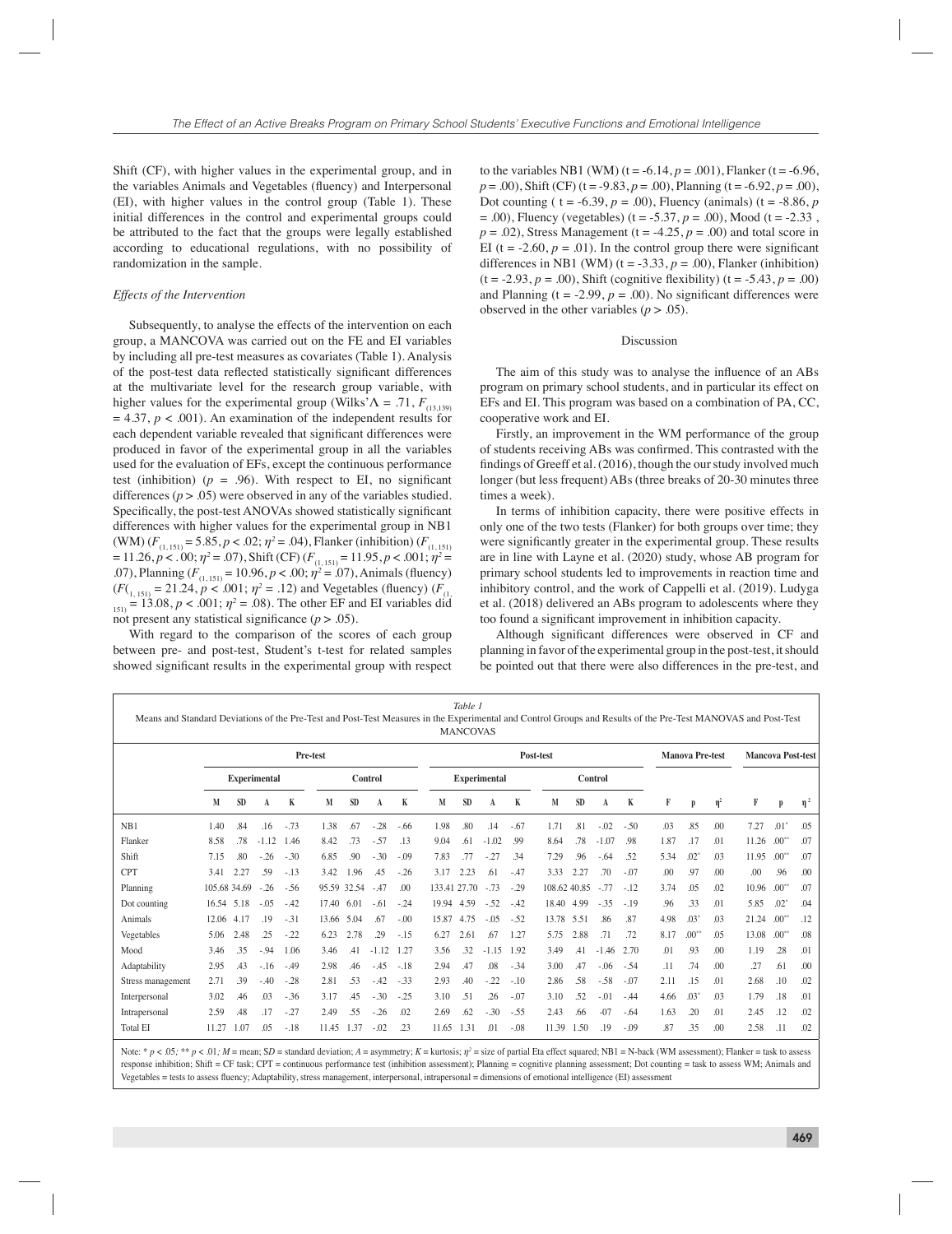that there were improvements over time in both the experimental and control groups. Meo et al. (2019) results indicated a relationship between student fitness and PA and its role in preserving the cognitive executive functions, especially CF. More studies should be carried out to corroborate the possible benefits of ABs for CF.

In the case of fluency, pre-test results for the control group in the present study showed statistically significant differences in the variables analysed (animals and vegetables) in favor of the experimental group. In contrast, Daimiel et al. (2020) found a relationship between fitness and verbal fluency in adults, but they did not examine the effect of PA.

These findings are similar to those of Bugge et al. (2014), Egger et al. (2019) and Sánchez-López et al. (2019), who applied a PA and CC intervention in the classroom. They all concluded that it improved EFs. These results mirror a study of preschool children by Mavilidi et al. (2018a). They found EF improvements when PA programs were applied, both with and without CC. Similarly, Crova et al. (2014) showed that improvements in EF (cognitive engagement in particular) were related to PA.

However, Greeff et al. (2016) found no evidence of significant changes in inhibition and WM and CF, though it is important to note that, in addition to the fact that they applied ABs only three times per week, they did not include a HITT-type AP methodology. A similar example occurred in the study by Kvalø et al. (2017), where they used ABs and different methodologies (with and without CC) between two and five times per week (from 10 to 45 minutes), with positive but non-significant results in the experimental group.

Thus, it is particularly important to take into account both the number of ABs throughout the school day and the duration of the program if significant changes in the measured EFs are to be obtained. Van den Berg et al. (2016) reported no benefits when only one AB was performed per day. Mavilidi et al. (2018b), as with Greeff et al. (2016) and Kvalø et al. (2017), used widely spaced ABs (in their case three times per week) and reported no improvement in EFs. The exact duration of the program determines the results obtained, leading Greeff et al. (2018) to conclude in their meta-analysis that the greatest positive effects on EFs are obtained when PA programs are longer and continuous over time.

Finally, the results of the present study with respect to EI indicate that, despite the fact that the control group started out with higher values in interpersonal skills, improvements were only made over time for the experimental group in the mood, stress management, and overall index dimensions of EI. These findings are in line with the studies by Li, Lu and Wang (2009) and Ruiz-Ariza et al.  $(2019)$ , who obtained benefits in EI for students performing ABs with only PA (without CC).

In any case, we should be careful, since the benefits obtained in this study have only been detected at the time level, and not between the control and experimental group, being one of the possible causes the scarce number of ABs sessions where the EI content was worked on as opposed to the rest of the ABs where the EFs and the CC were worked. This could be due to the adaptation in the present case of the program for a younger population and the implementation of shorter sessions than those suggested by Ruiz-Aranda et al. (2012).

The present study involved an intervention to examine the effects of a school-based AB program on EF and EI. After analysing the results and discussing them in the context of similar research that has examined the behavioral, psychological and emotional consequences of ABs, the following conclusions may be drawn:

- − The experimental group students showed improvements in EFs that were manifested in greater inhibitory control, more efficient WM, superior planning ability, fluency, and CF.
- − With respect to the EI variable, changes were only observed over time in mood, stress management, and total scores in the experimental group; variations between the experimental and control groups were non-significant.

Active breaks can be an effective methodological and didactic choice, because they have a positive influence on a number of cognitive and emotional processes. Future researchers should therefore consider the use of ABs as a long-term strategy to improve EFs and EI, while taking into account the need for adequate and continuous training for teachers. The ABs should be brief, regular and integrated into the CC.

# References

- Aarnoudse-Moens, C. S., Smidts, D. P., Oosterlaan, J., Duivenvoorden, H. J., & Weisglas-Kuperus N. (2009). Executive function in very preterm children at early school age. *Journal of Abnormal Child Psychology, 37*(7), 981-93. https://doi.org/10.1007/s10802-009-9327-z
- Aunio, P., Korhonen, J., Ragpot, L., Törmänen, M., Mononen, R., & Henning, E. (2019). Multi-factorial approach to early numeracy-The effects of cognitive skills, language factors and kindergarten attendance on early numeracy performance of South African first graders. *International Journal of Educational Research*, *97*, 65-76. https://doi: 10.1016/j.ijer.2019.06.011
- Bresgi, L., Alexander, D. L. M., & Seabi, J. (2017). The predictive relationships between working memory skills within the spatial and verbal domains and mathematical performance of Grade 2 South African learners. *International Journal of Educational Research*, *81*, 1-10. https://doi: 10.1016/j.ijer.2016.10.004
- Bugge, A., Tarp, J., Østergaard, L., Domazet, S. L., Andersen, L. B., & Froberg, K. (2014). LCoMotion–Learning, Cognition and Motion; a multicomponent cluster randomized school-based intervention aimed at increasing learning and cognition-rationale, design and methods. *BMC Public Health*, *14*(967), 1-8. https://doi: 10.1186/1471-2458-14-967
- Cappelli, C., Pike, J. R., Riggs, N. R., Warren, C. M., & Pentz, M. A. (2019). Executive function and probabilities of engaging in long-term sedentary and high calorie/low nutrition eating behaviors in early adolescence. *Social Science & Medicine, 237*, 112483. https://doi: 10.1016/j.socscimed.2019.112483
- Chaddock-Heyman L., Erickson, K., Voss, M., Knecht A., Pontifex M., Castelli, D., Hillman, C., & Kramer A. (2013). The effects of physical activity on functional MRI activation associated with cognitive control in children: A randomized controlled intervention. *Frontiers in Human Neuroscience*, *7*, 1-13. https://doi.org/10.3389/fnhum.2013.00072
- Cohen, J. (1988). *Statistical Power Analysis for the Behavioral Sciences*. L. Erlbaum Associates.
- Cohen, L., Manion, L., & Morrison, K. (2011). *Planning educational research. Research methods in education*. Routledge Editors.
- Crova, C., Struzzolino, I., Marchetti, R., Masci, I., Vannozzi, G., Forte, R., & Pesce, C. (2014). Cognitively challenging physical activity benefits executive function in overweight children. *Journal of Sports Sciences*, *32*(3), 201-211. https://doi: 10.1080/02640414.2013.828849
- Daimiel, L., Martínez-González, M. A., Corella, D., Salas-Salvadó, J., Schröder, H., Vioque, J., Romaguera, D., Martínez, A., Warnberg,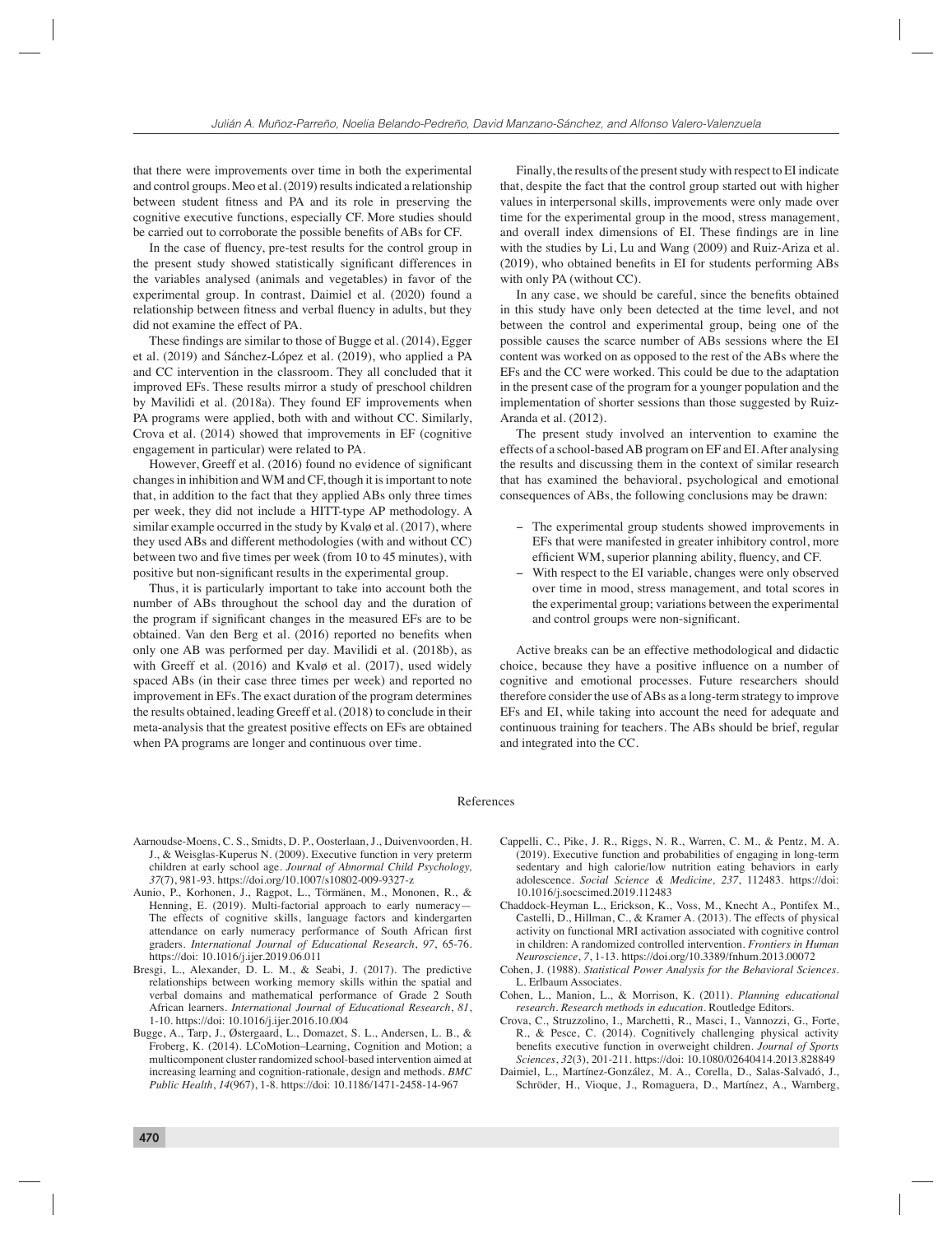J., López-Miranda, J., Estruch, R., Cano-Ibáñez, N., Alonso-Gómez, A., Tur, J., Tinahones, F., Serra-Majem, L., Micó-Pérez, R. Lapetra, J., Galdón, A., ... & Ordovás, J. (2020). Physical fitness and physical activity association with cognitive function and quality of life: Baseline cross-sectional analysis of the PREDIMED-Plus trial. *Scientific Reports*, *10*(1), 1-12. https://doi: 10.1038/s41598-020-59458-6

- DeStefano, D., & LeFevre, J. A. (2004). The role of working memory in mental arithmetic. *European Journal of Cognitive Psychology, 16*, 353- 386. https://doi: 10.1080/09541440244000328
- Diamond, A., & Lee, K. (2011). Interventions shown to aid executive function development in children 4 to 12 years old. *Science*, *333*(6045), 959-964. https://doi: 10.1126/science.1204529
- Donnelly, J., Hillman, C., Castelli, D., Etnier, J., Lee, S., Tomporowski, P., Lambourne, K., & Szabo-Reed, A. N. (2016). Physical activity, fitness, cognitive function, and academic achievement in children: A systematic review. *American College of Sports Medicine*, *48*, 1197-1222. https:// doi: 10.1249 / MSS.0000000000000966
- Egger, F., Benzing, V., Conzelmann, A., & Schmidt, M. (2019). Boost your brain, while having a break! The effects of long-term cognitively engaging physical activity breaks on children's executive functions and academic achievement. *PloS One*, *14*(3), 1-20. https://doi: 10.1371/ journal.pone.0212482
- Erickson, K., Hillman, C., & Kramer, A. (2015). Physical activity, brain, and cognition. *Current Opinion in Behavioral Sciences*, *4,* 27-32. https://doi.org/10.1016/j.cobeha.2015.01.005
- Fernández-Berrocal, P., & Extremera-Pacheco, N. (2006). Emotional intelligence and emotional reactivity and recovery in laboratory context. *Psicothema*, 18, 72-78. https://www.redalyc.org/ 18, 72-78. https://www.redalyc.org/ pdf/727/72709511.pdf
- Fernández-Río, J. (2017). The Cooperative Learning Cycle: A guide to effectively implement cooperative learning in physical education. *Retos: Nuevas Tendencias en Educación Física, Deporte y Recreación*, *32*, 244-249. http://digibuo.uniovi.es/dspace/handle/10651/47408
- Frischkorn, G. T., Schubert, A. L., & Hagemann, D. (2019). Processing speed, working memory, and executive functions: Independent or interrelated predictors of general intelligence. *Intelligence*, *75*, 95-110. https://doi: 10.1016/j.intell.2019.05.003
- Garaigordobil, M., & Martínez-Valderrey, V. (2014). Effect of Cyberprogram 2.0 on Reducing Victimization and Improving Social Competence in Adolescence. *Revista de Psicodidáctica*, *19*(2), 289-305. https://doi: 10.1387/RevPsicodidact.10239
- García-Fernández, M., & Giménez-Mas, S. I. (2010). Emotional intelligence and its main models: proposal of an integrating model. *Espiral Cuadernos del Profesorado*, *3*(6), 43-52. https://doi: 10.25115/ecp. v3i6.909
- García-López, L. M., Gutiérrez-del Campo, D., González-Víllora, S., & Valero-Valenzuela, A. (2012). Changes in empathy, assertiveness and social relations due to the implementation of the sport education model. *Revista de Psicología del Deporte*, *21*(2), 321-330. https://psycnet.apa. org/record/2012-25275-012
- Godwin, K. E., Almeda, M. V., Seltman, H., Kai, S., Skerbetz, M. D., Baker, R. S., & Fisher, A. V. (2016). Off-task behavior in elementary school children. *Learning and Instruction*, *44*, 128-143. https://doi: 10.1016/j. learninstruc.2016.04.003
- Greeff, J.W., Bosker, R.J., Oosterlaan, J., Visscher, C., & Hartman, E. (2018). Effects of physical activity on executive functions, attention and academic performance in preadolescent children: A meta-analysis. *Journal of Science and Medicine in Sport, 21*(5), 501-507. https://doi: 10.1016/j.jsams.2017.09.595
- Greeff, J. W., Hartman, E., Mullender-Wijnsma, M. J., Bosker, R. J., Doolaard, S., & Visscher, C. (2016). Long-term effects of physically active academic lessons on physical fitness and executive functions in primary school children. *Health Education Research*, *31*(2), 185-194. https://doi: 10.1093/her/cyv102
- Kvalø, S. E., Bru, E., Brønnick, K., & Dyrstad, S. M. (2017). Does increased physical activity in school affect children's executive function and aerobic fitness? *Scandinavian Journal of Medicine & Science in Sports*, *27*(12), 1833-1841. https://doi: 10.1111/sms.12856
- Kegel, C. A., & Bus, A. G. (2014). Evidence for causal relations between executive functions and alphabetic skills based on longitudinal data. *Infant and Child Development*, *23*(1), 22-35. https://doi: 10.1002/ icd.1827
- Kramer, J. H., Mungas, D., Possin, K. L., Rankin, K. P., Boxer, A. L., Rosen, H. J., Bostrom, A., Sinha, L., Berhel, A., & Widmeyer, M. (2014). NIH EXAMINER: Conceptualization and development of an executive function battery. *Journal of the International Neuropsychological Society, 20*(1), 11-19. https://doi: 10.1017/S1355617713001094
- Kurki, K., Järvenoja, H., Järvelä, S., & Mykkänen, A. (2016). How teachers co-regulate children's emotions and behaviour in socioemotionally challenging situations in day-care settings. *International Journal of Educational Research*, *76*, 76-88. https://doi: 10.1016/j. ijer.2016.02.002
- Layne, T., Yli-Piipari, S., & Knox, T. (2020). Physical activity break program to improve elementary students' executive function and mathematics performance. *Education, 3*, 1-9. https://doi: 10.1080/ 03004279.2020.1746820
- Li, G. S-F., Lu, F. J., & Wang, A. H-H. (2009). Exploring the relationships of physical activity, emotional intelligence and health in Taiwan college students. *Journal of Exercise Science & Fitness*, *7*(1), 55-63. https:// doi: 10.1016/S1728-869X(09)60008-3
- Li, L., Zhang, J., Cao, M., Hu, W., Zhou, T., Huang, T. Chen, P., & Quan, M. (in press). The effect of chronic physical activity interventions on executive function in children aged 3-7 years: A meta-analysis. *Journal of Science and Medicine in Sport*. https://doi: 10.1016/j. jsams.2020.03.007
- Ludyga, S., Gerber, M., Herrmann, C., Brand, S., & Pühse, U. (2018). Chronic effects of exercise implemented during school-break time on neurophysiological indices of inhibitory control in adolescents. *Trends in Neuroscience and Education*, *10*, 1-7. https://doi: 10.1016/j. tine.2017.11.001
- Martín-Martínez, I., Chirosa-Ríos, L. J., Reigal-Garrido, R. E., Hernández-Mendo, A., Juárez-Ruiz-de-Mier, R., & Guisado-Barrilao, R. (2015). Effects of physical activity on executive function in a simple of adolescents. *Anales de Psicología*, *31*(3), 962-971. https://dx.doi. org/10.6018/analesps.32.1.171601
- Mavilidi, M., Lubans, D., Eather, N., Morgan, P., & Riley, N. (2018a). Preliminary Efficacy and Feasibility of "Thinking While Moving in English": A Program with Physical Activity Integrated into Primary School English Lessons. *Children*, *5*(109), 1-13. https://doi: 10.3390/ children5080109
- Mavilidi, M. F., Okely, A., Chandler, P., Domazet, S. L., & Paas, F. (2018b). Immediate and delayed effects of integrating physical activity into preschool children's learning of numeracy skills. *Journal of Experimental Child Psychology*, *166*, 502-519. https://doi: 10.1016/j. jecp.2017.09.009
- Mavroveli, S., & Sánchez-Ruiz, M. J. (2011). Trait emotional intelligence influences on academic achievement and school behavior. *British Journal of Educational Psychology, 81*, 112-134. https://doi: 10.1348/2044-8279.002009
- Merino-Barrero, J.A., Valero-Valenzuela, A., Belando, N., & Fernández-Río, J. (2019). Impact of a sustained TPSR program on students' responsibility, motivation, sportsmanship, and intention to be physically active. *Journal of Teaching in Physical Education, 39*(2), 247-255. https://doi.org/10.1123/jtpe.2019-0022
- McMullen, J. M., Martin, R., Jones, J., & Murtagh, E. M. (2016). Moving to learn Ireland-Classroom teachers' experiences of movement integration. *Teaching and Teacher Education*, *60*, 321-330. https://doi: 10.1016/j.tate.2016.08.019
- Meo, S. A., Altuwaym, A. A., Alfallaj, R. M., Alduraibi, K. A., Alhamoudi, A., Alghamdi, S., & Akram, A. (2019). Effect of Obesity on Cognitive Function among School Adolescents: A Cross-Sectional Study. *Obesity Facts, 12*(2), 150-156. https://doi: 10.1159/000499386
- Mullender-Wijnsma, M. J., Hartman, E., de Greeff, J. W., Bosker, R. J., Doolaard, S., & Visscher, C. (2015). Improving academic performance of school-age children by physical activity in the classroom: 1-year program evaluation. *Journal of School Health*, *85*(6), 365-371. https:// doi: 10.1111/josh.12259
- Norris, E., Shelton, N., Dunsmuir, S., Duke-Williams, O., & Stamatakis, E. (2015). Physically active lessons as physical activity and educational interventions: A systematic review of methods and results. *Preventive Medicine*, *72*, 116-125. https://doi: 10.1016/j. ypmed.2014.12.027
- Olson, M. (2014). TABATA: It's a HIIT! *ACSM'S Health and Fitness Journal*, *18*(5), 17-24.